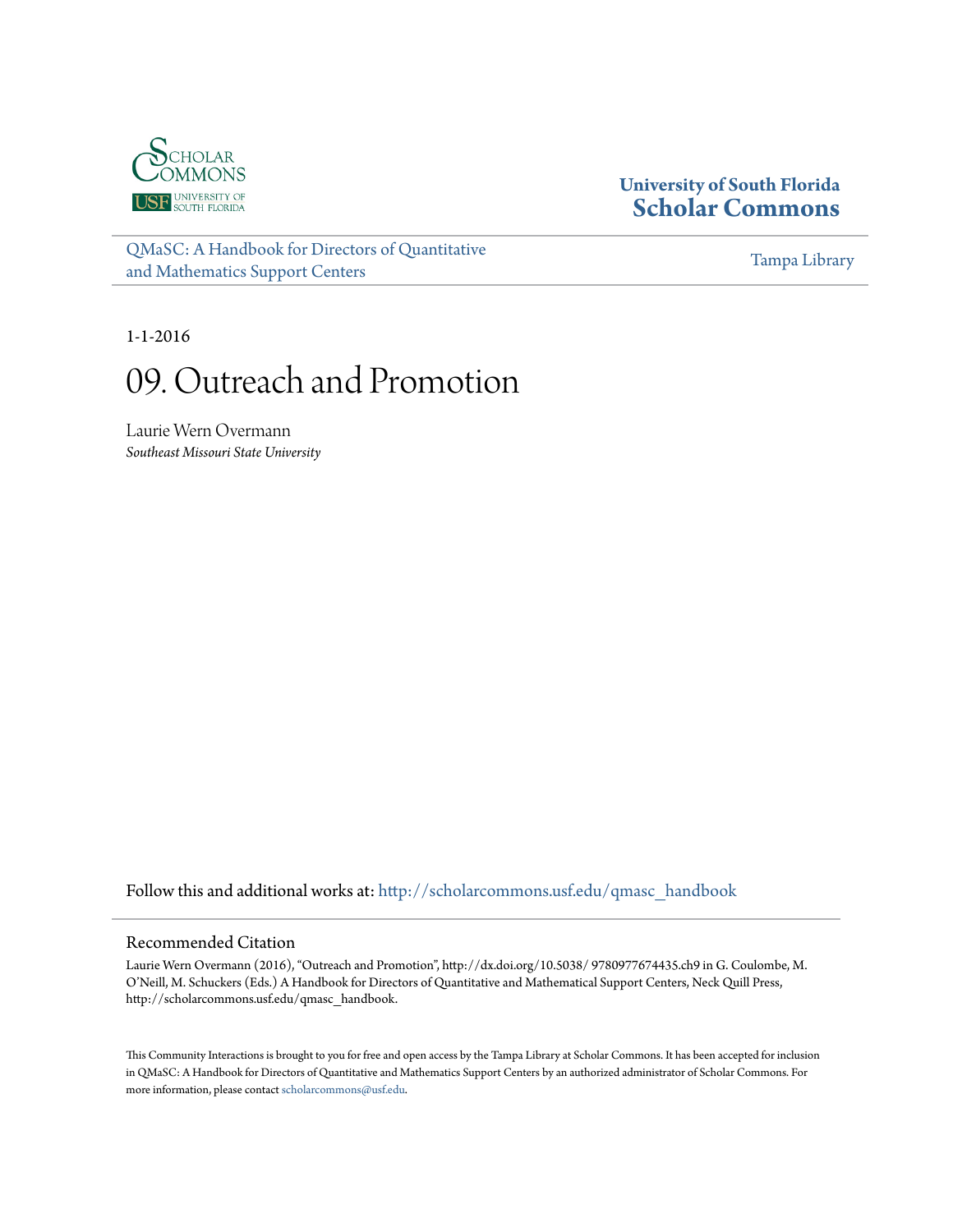# Outreach and Promotion

 c Laurie Wern Overmann, Southeast Missouri State University

#### 1 Introduction

A Quantitative Mathematics Support Center (QMaSC) can be viewed as a learning community within the larger college or university campus milieu. A literature review prepared for the U.S. Department of Education with the direct aim and title of *Strengthening Mathematics Skills at* the Postsecondary Level, emphatically states: "The importance of communities in learning cannot be emphasized strongly enough with adult learners" [1]. The writer elaborates, suggesting that adult learners benefit from both interaction with peers and interaction with "knowledgeable others." Outside the college classroom, learning community-centered QMaSCs — typically open to the entire campus community and staffed with mathematically well-trained individuals – provide these beneficial interactive opportunities. Thriving QMaSCs are attractive learning facilities where students from a wide variety of backgrounds can congregate and interact.

Effectively developing a learning community requires outreach and promotion. A QMaSC director can develop and promote awareness of the benefits of QMaSCs within the larger campus community through targeted publicity and outreach. Outreach and promotion will, of course, be wasted effort unless the QMaSC is staffed by individuals truly devoted to assisting students. Thus, the paramount goal of anyone responsible for a QMaSC is to foster and promote a welcoming, threat-free learning community.

Suggested Citation: Laurie Wern Overmann (2016), "Outreach and Promotion", [http://dx.doi.org/10.5038/](http://dx.doi.org/10.5038/9780977674435.ch9) [9780977674435.ch9](http://dx.doi.org/10.5038/9780977674435.ch9) in G. Coulombe, M. O'Neill, M. Schuckers (Eds.) A Handbook for Directors of Quantitative and Mathematical Support Centers, Neck Quill Press, [http://scholarcommons.usf.edu/qmasc\\_handbook](http://scholarcommons.usf.edu/qmasc_handbook).

This material is based upon work supported, in part, by the National Science Foundation under Grant DUE-1255945. Any opinions, findings, and conclusions or recommendations expressed in this material are those of the author(s) and do not necessarily reflect the views of the National Science Foundation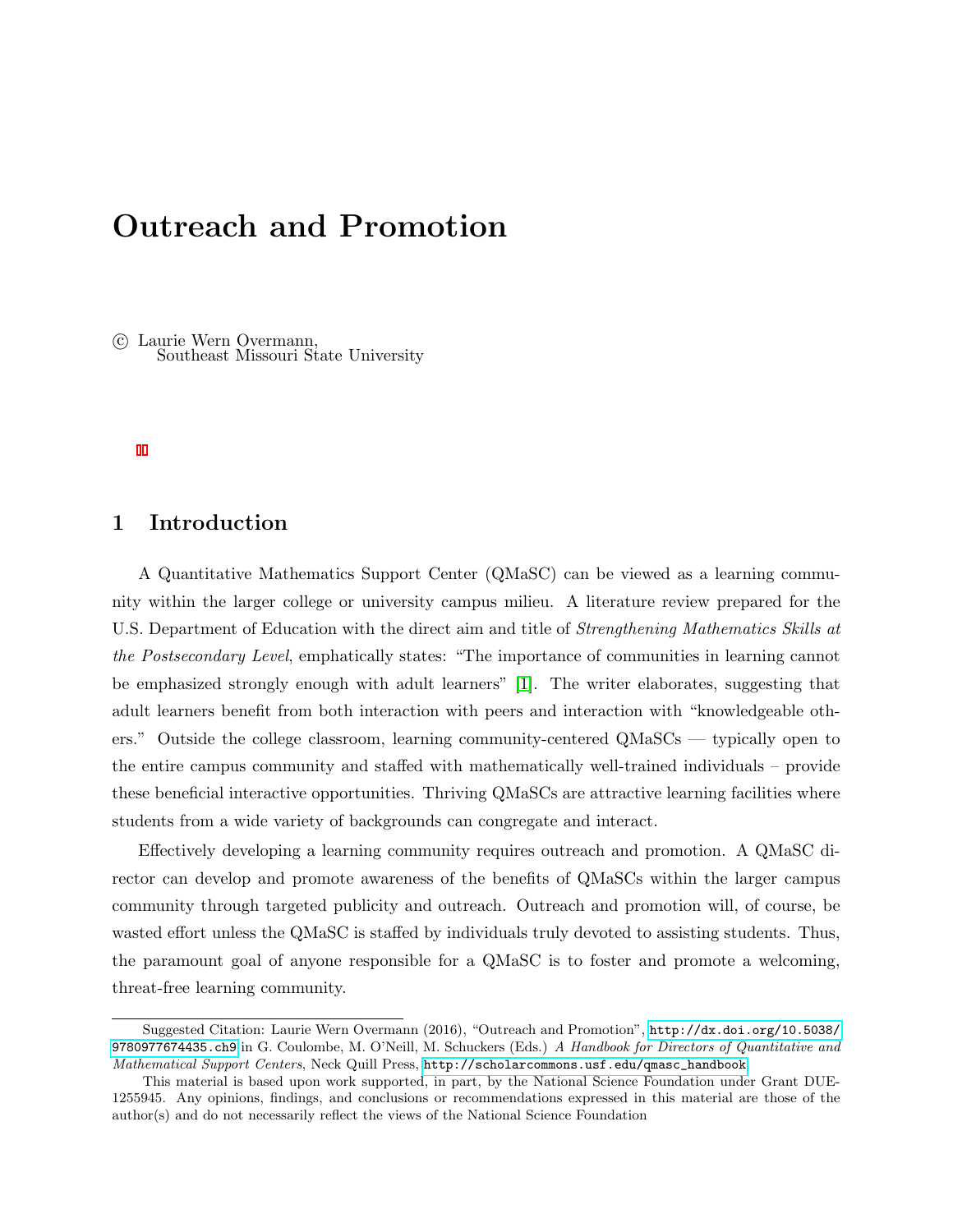Community outreach has two components: providing service to diverse populations and raising awareness of existing services. Providing excellent service to the student population has the reciprocal benefit of raising awareness of existing services. Increasing awareness of existing services can result in a thriving, vibrant QMaSC learning community. This chapter suggests ways of developing a learning community through outreach and promotion to a diverse campus community. Effective, continual outreach will bring in reluctant students, and the vibrancy of the QMaSC learning community will keep learners returning.

## 2 Types of Consumers

Experience indicates that a QMaSC caters to broadly two types of consumers. One type uses a QMaSC as a place to congregate and interact with like-minded peers. This student group tends to be mathematically inclined, comprised of majors in mathematics, mathematics education, or other STEM fields. The second type of QMaSC consumer seeks academic support from mathematically knowledgeable others. Both groups benefit from the interaction opportunities provided by a QMaSC. Mathematically proficient students often come to "hang out," benefitting from interaction with like-minded peers; outreach to this group of students is minimal, for they will come despite promotional efforts. The less mathematically inclined student consumers seek interactions with hired support staff or with their more mathematically minded peers. The less mathematically proficient students are the more reluctant consumers, requiring QMaSC promotion by the director, faculty, staff, or student peers.

To attract QMaSC consumers, a director engaged in community outreach works long term in ever-widening circles, creating an across-campus network of faculty and staff to identify and direct students to a QMaSC. Over time, a director can contact and communicate across campus with individuals who have direct or indirect access to students in need of mathematics assistance. Directors must interact not only with mathematics faculty, but with faculty and staff in academic support, freshman experience, minority student affairs, disability service offices, and administration; in short, any institutional faculty and staff members who interact with students. Creating a network of individuals across campus to funnel students to a QMaSC is a strategic role of the director.

#### 3 Promotion in the Innermost Circle

Research by Solomon, *et al.* suggests mathematics faculty are effective at reaching mathematically inclined students seeking a place to congregate with like-minded individuals [2]. Interestingly, their research indicated that too many mathematics majors flounder in their first year and change majors, not due to lack of mathematics preparation, but because of a lack of support and inter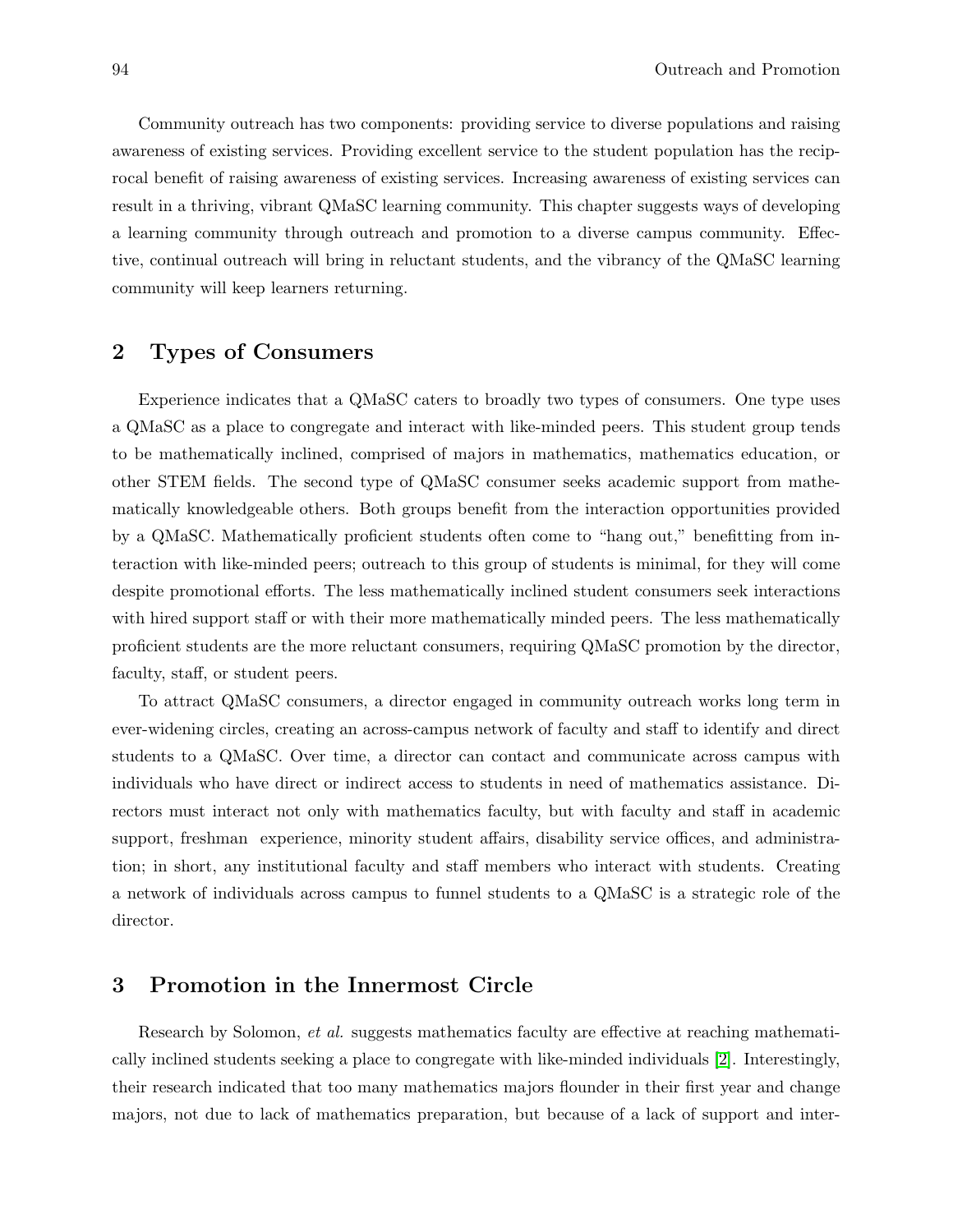action with mathematically like-minded peers. Their article claims that the "colonization of [a] mathematics learning space" by mathematically inclined students can be a major determinant in these students' continuing study in mathematics. QMaSCs provide a place to congregate and collaborate with like-minded mathematically inclined individuals, facilitating students' mathematical maturation and consequently continued interest in mathematical studies. For a QMaSC director, this student cohort is a desirable and easy-to-access part of a thriving QMaSC learning community. They not only enjoy and benefit from the camaraderie of mathematically like-minded students but also often act as tutors to their less mathematically capable peers.

The challenge, then, for a QMaSC director is identifying and reaching the less mathematically inclined and typically more reluctant students. A QMaSC director's outreach begins by enlisting the aid of mathematics faculty and institution staff that have direct access to mathematically needful students. To this end, a QMaSC director must establish and maintain an ongoing positive relationship with the institution's faculty, advisors, and staff. Frequent face-to-face interaction and conversation with these colleagues will build relationships. These relationships are maintained through follow-up e-mails or newsletters that provide information about QMaSC services and events.

Directors can enlist the aid of mathematics faculty and university staff in advertising the QMaSC by e-mailing a template announcement or link that includes center hours and policies that can be copied and pasted for inclusion in a syllabus or course management system (e.g. Moodle or Blackboard) site. The advertisement can include pictures of the center or maps to the location so that an interested student gets a "feel for the center," perhaps reducing perceived barriers for coming to the center. Providing faculty and staff with colorful, inviting classroom posters or small hand flyers with the QMaSC schedule and policies to be distributed to students is also helpful.

Provided faculty are willing to give up a few minutes of class time, some QMaSC directors and staff make classroom visits early in the term or at other strategic times in the term (before or immediately following exams) in a direct appeal to the hesitant student. Perhaps outside the classroom milieu, a QMaSC staff member armed with an inviting attitude and a colorful handbill can tempt a student to seek tutoring services when a classroom professor cannot. In larger departments with many classes, directors can and should bring tutorial student staff along on classroom visits to model an inviting attitude before the student staff member undertakes classroom visits "solo." Student-staff tutor presentations can be especially effective because some students receive information more readily from peers.

Directors can send reminders to faculty at key moments of the semester to promote QMaSC services when mathematically needful students are reluctant to seek help. Key moments include those times when semester progress reports are sent out or exams occur. Although faculty can target students — for example those who receive D's or F's on the first exam — all students, even those who might want to improve grades from B to A, benefit from the reminder of QMaSC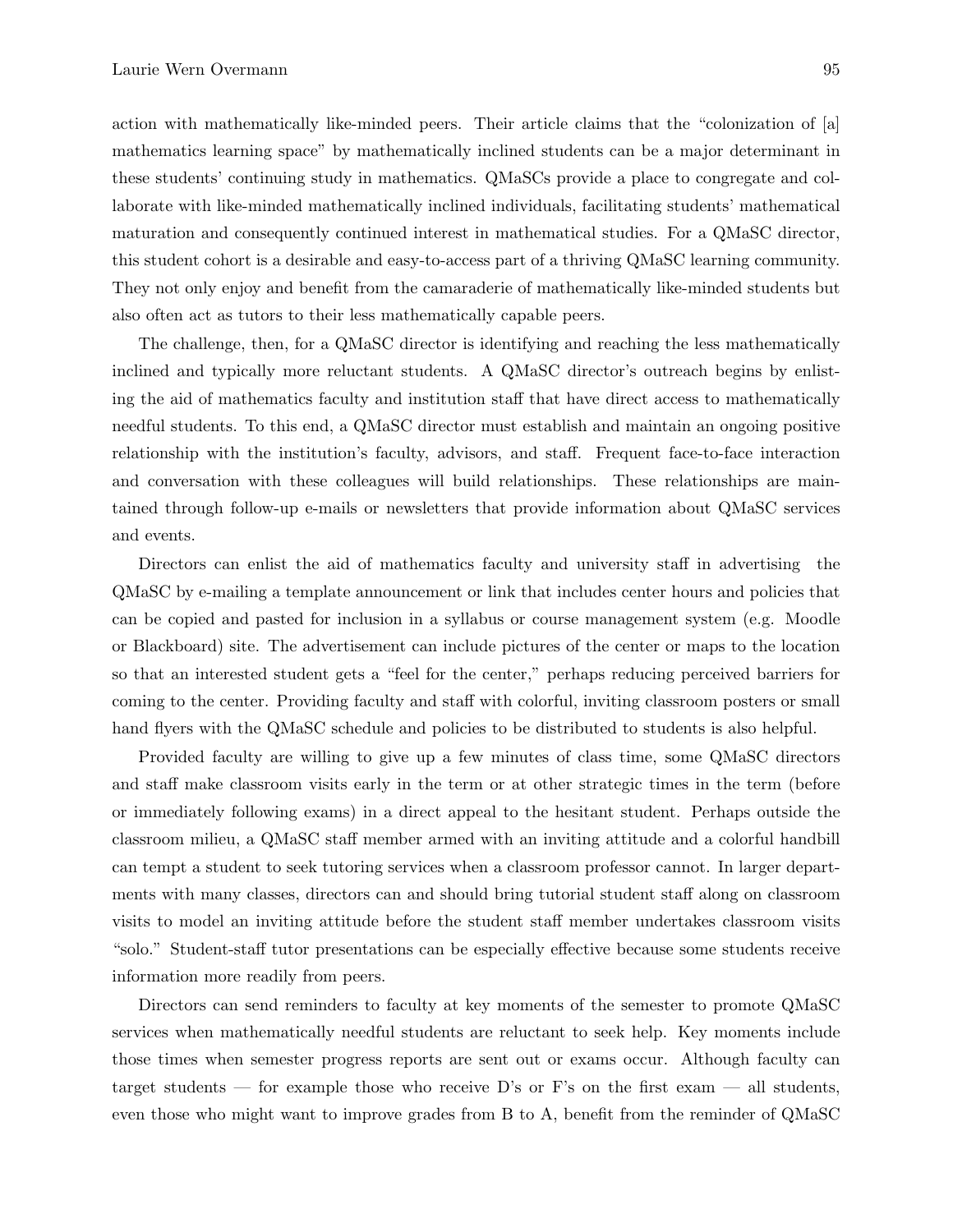services. Directors can encourage faculty to advertise the QMaSC by providing faculty a template e-mail to send to students.

Sometimes mathematics faculty members spend one or more office hours in the QMaSC. Over time, faculty time spent in a QMaSC can be a very effective means of directing mathematically needful students to a QMaSC. Anecdotal experience indicates that some students view the QMaSC as a more comfortable and less threatening atmosphere than a private office and may be more likely to seek out their mathematics professors in a QMaSC.

Once mathematics department outreach is underway or established, a director of a QMaSC can engage in further promotion through networking with offices across campus.

#### 4 Promotion in Widening Campus Circles

Although the name of the office may differ, many campuses have a broadly based academic support office. Such an office provides academic support services to any requesting student, including traditionally underrepresented groups, minorities, students with disabilities, and first generation college students. Oftentimes, one of the functions of this office is to give academic counseling or grant access to a subsidized one-on-one tutor to any requesting student. One goal of the one-onone tutoring is to help a student become a more independent learner. To this end, some academic support offices require a designated number of times for lab attendance before individual tutors are assigned. Communicating and sharing resources with these academic counseling and support individuals serves as another means of outreach, directing mathematically needful students to the QMaSC.

Academic support offices often also give group counseling by way of campus presentations on topics of general interest. As another means of campus community outreach, directors can make presentations on such topics as mathematics study skills or mathematics anxiety. These sessions are often well attended, especially when scheduled strategically. A session on mathematics study skills can serve to help struggling mathematics students to understand the importance of preparation and persistent study in overcoming mathematics anxiety and succeeding in a quantitative course. The goal of such a session is to assist students in becoming independent learners, directing them to the campus QMaSC for mathematics content help. A director can collaborate with mathematics faculty to provide well-timed math anxiety and study skill sessions, an excellent means of outreach to students in need of QMaSC services.

At many institutions, something akin to a "learning fair" is held to highlight the many campus resources available to students. Having a booth that has colorful inviting posters or distributing small hand flyers with the QMaSC schedule is an effective means by which to initiate contact with students. Working in a booth at this fair will also serve to alert and inform a QMaSC director about the needs of diverse student populations. For instance, although a campus is deemed handicap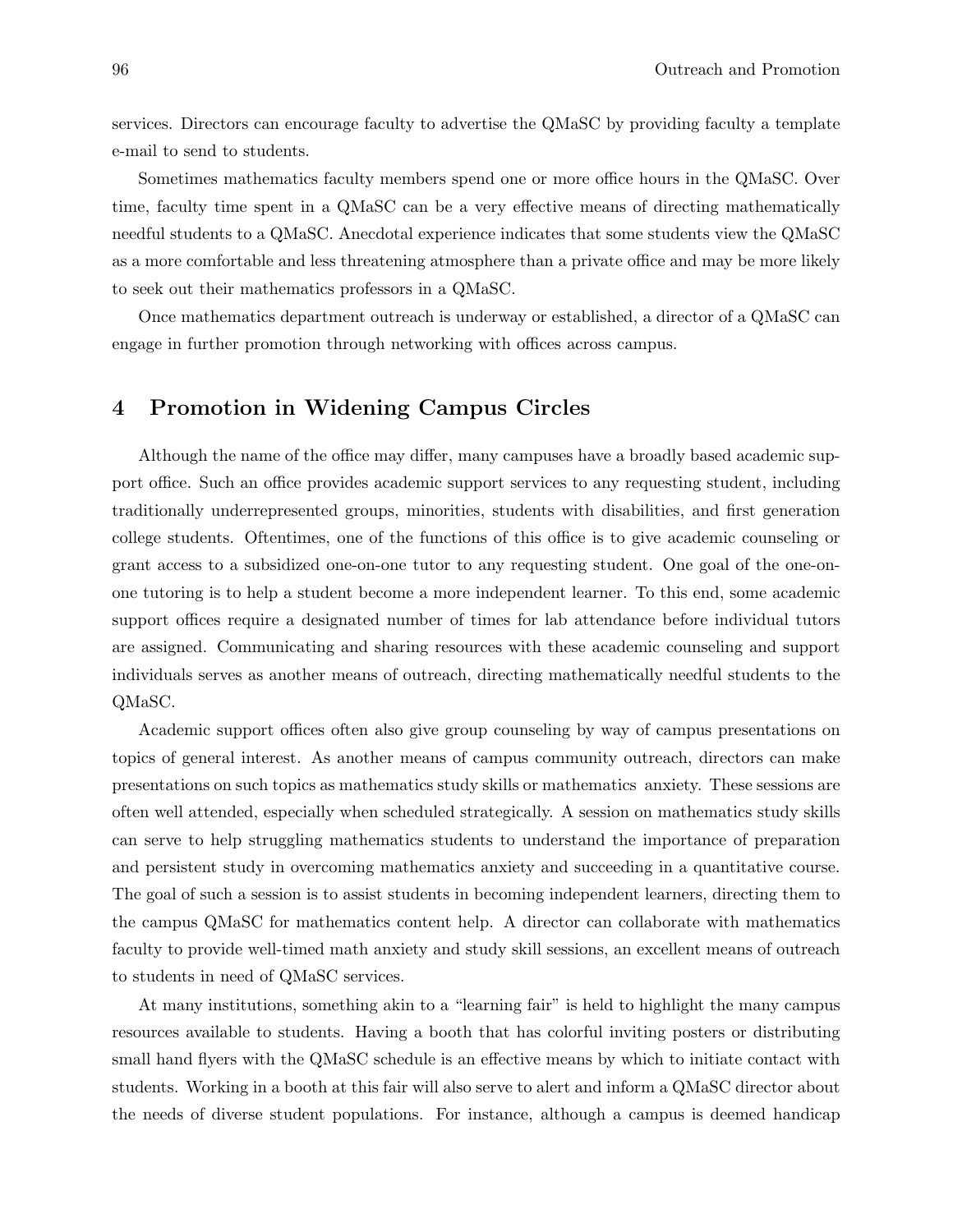accessible, students with mobility issues are more likely to use a QMaSC when equipped with information to help them navigate access to the building and room in which the QMaSC is housed, e.g., on which side of the building the ramp and door are located, where the elevator is located with respect to the QMaSC, etc.

Many campuses also have an office of first-year experience, perhaps with a different name, which serves as an outreach and information clearinghouse for the newest and most naïve students. A first-year experience office and staff can be very effective at advertising the existence of a QMaSC.

Freshman seminar-style courses are quite common at institutions across the country and are usually coordinated by a first-year experience office. Such courses are designed to guide and support students through their first, sometimes daunting, semester, to disseminate correct or dispel incorrect information about the institution, and to direct the most vulnerable students to offices and campus resources. Designed to help students develop communication and critical thinking skills in a non-threatening atmosphere, these courses can be intensely student discussion- and activitybased, serving to develop camaraderie among the group. Further, these courses are often taught by experienced faculty, who are familiar with campus offices, resources, personnel, and most importantly are sympathetic to the plight of first year students. QMaSC directors can use these freshman seminar courses as a means of outreach to students and an opportunity to network with seasoned faculty. Because these courses are typically not driven purely by academic content, professors are often willing to allow QMaSC staff, again at strategic times in the semester, to "pitch" their programs. Connection with the freshman experience office and a network opportunity with like-minded colleagues provide another avenue of outreach and promotion.

Notwithstanding the Family Education Right to Privacy Act of 1970 (FERPA) , anecdotal evidence indicates that, for better or for worse, parents are directly contacting mathematics faculty more and more often about a young adult child's progress in a mathematics course [3]. According to FERPA, before an employee of education institution can discuss a student's status with anyone apart from the student, that student must sign a waiver granting an institution representative permission to discuss the student's status or progress with a given individual, typically a well-intentioned parent. Proactively addressing the increase in mathematics faculty and parent interactions, a QMaSC director can schedule a presentation to both students and parents at first year student and parent orientation programs held before the onslaught of fall semester. New student orientation sessions can provide another means of directing students and alerting parents to academic assistance available in a QMaSC before the semester gets underway. Especially refreshing to first year student parents at this time is learning that QMaSC services are offered free of cost.

Academic advisors across campus generally need to be apprised of the location, schedule, and policies of a QMaSC. Inviting these stakeholders to meet periodically is an effective means of promoting an institution's QMaSC. Currently many institutions nationwide are undertaking course redesign in lower-division first-year mathematics courses. At the time of redesign, often campus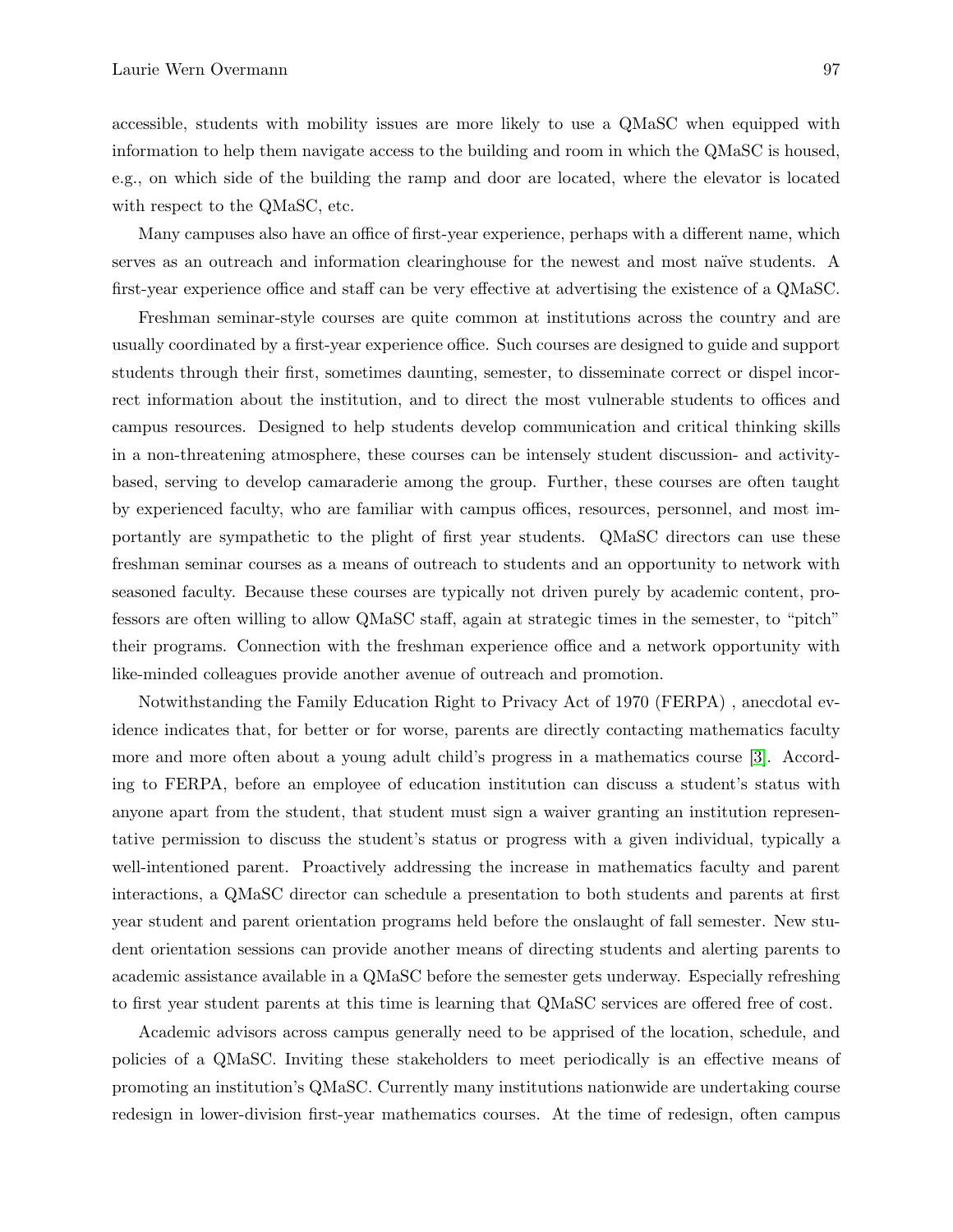academic advisors need information not only about course placement, but also about the policies of a redesigned course to better advise students. A QMaSC director meeting and interacting with academic advisors at this juncture provides answers to advisors' multitude of questions about courses and the QMaSC's mission. Inviting advisors to the campus QMaSC familiarizes advisors with the physical location, mission, and policies of this campus asset. If a face-to-face meeting with advisors is not feasible, sending an email or newsletter with schedules, resources, links to policies or procedures, template emails for advisors to send to struggling advisees, and a color picture of the center can help make this connection.

Finally, at times when campuses nationwide are faced with budget constraints, a director will eventually be required to promote the existence of a QMaSC to a campus administration or budget review committee, likely requiring data to justify funding for a QMaSC. Thus, QMaSC directors are advised to maintain records over time of student usage patterns. Data collection usually comprises some subset of the following: student user name, ID number, course, instructor, date, time in/out, and QMaSC staff contact. Information may be collected via paper/pencil, swiping a student ID card, or electronic sign-in. In addition to usage data, a director may wish to collect attitudinal data through surveys or a complaint/compliment box, again either traditionally or electronically. In addition to promotion efforts, student usage data can be used to improve QMaSC customer service and satisfaction.

## 5 Promotion and Outreach in Even Wider Circles: Traditional and On-line

Networking with staff and colleagues across campus is perhaps the single most important way to attract and funnel students to a QMaSC. However, distributing newsletters, posters or handbills and an on-line presence provide an efficient means for students to access scheduling information. Key to effective newsletters, posters, handbills, or websites, is an economy of, but welcoming, language, and a schedule of hours. Enlisting the aid of an on-campus graphic design student or group in need of a project can result in an attractive, inviting poster, newsletter, handbill, or website.

Many post-secondary institutions' QMaSCs have an on-line presence as evidenced by a quick Google search of "Mathematics Tutoring Lab." All on-line websites for QMaSCs include hours of operation; some websites include names of tutors often with their particular mathematics expertise (statistics, differential equations, etc.). Several websites include information about group tutoring sessions or mini-lectures, access to on-line mathematics practice software, and links to old exams. Some websites have an on-line application for a student to schedule an appointment directly with a lab tutor. Some have information about private tutors and their fees in addition to the free-of-charge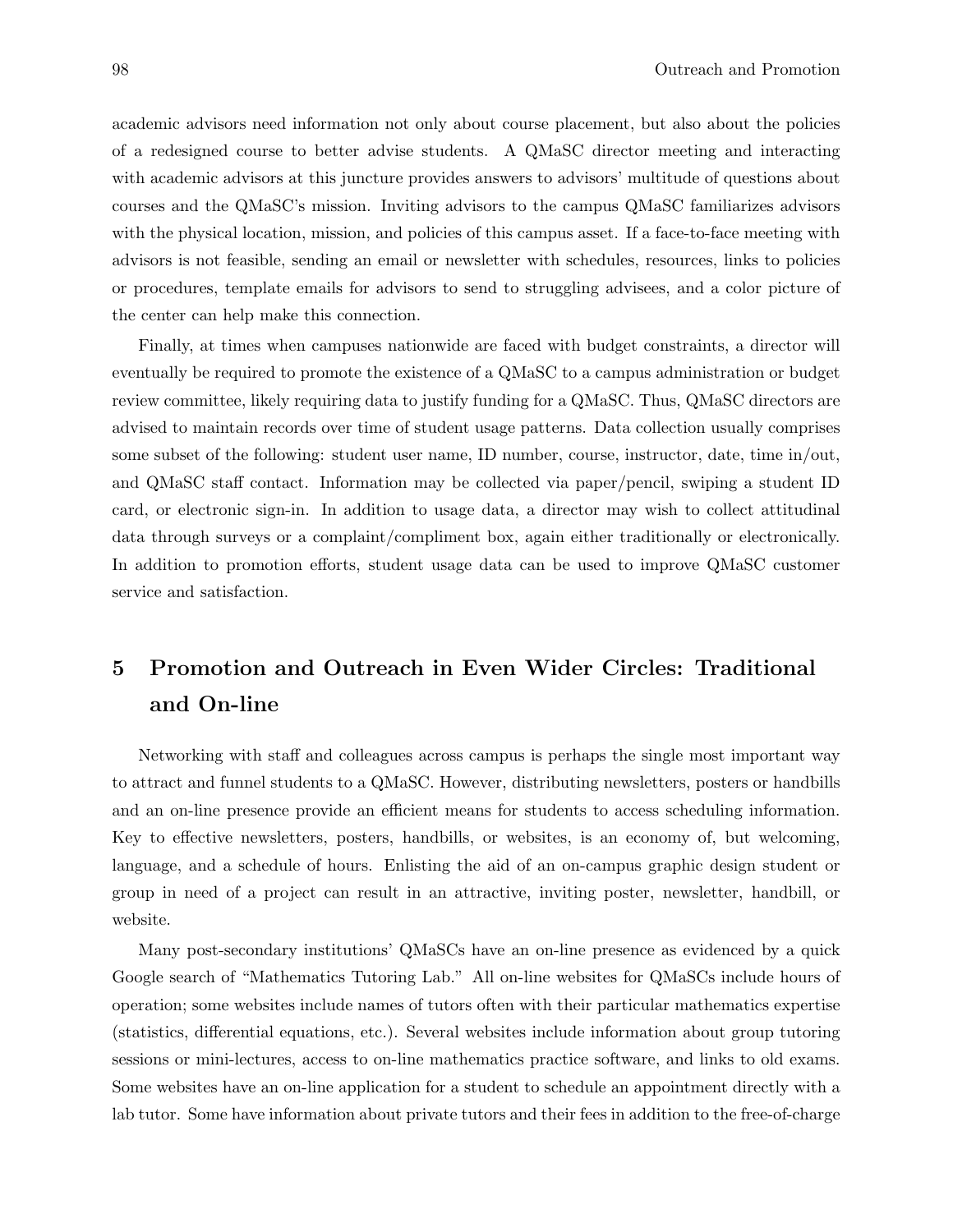QMaSC. Some websites include links to other familiar mathematical websites (The Mathematics Forum with Ask Dr. Math, Cut-the-Knot.org, The History of Mathematics, and others).

Less common among these websites, but worth the consideration of QMaSC director implementing an online presence, is the promotion of responsible learning. Naïve students desperate for mathematics help too often arrive at QMaSCs with unrealistic goals, leading to frustration for themselves and their tutors. Proactive directors promoting QMaSC services should include a list of what to expect and tips for a successful tutoring session which can serve to assist in the academic maturation of the learner. To address some common issues, more than one website includes a warning about how busy a lab can be, suggesting that students "plan for success" and manage study time leading up to an exam. All websites should offer tips about a successful tutoring session, including reminders to a prospective tutee to bring both learning tools (book, notes, paper, writing implement) and to come with specific questions. All of these tips can also be made available in hard copy within the QMaSC.

A cursory tour of various websites yields some singular suggestions for a QMaSC director contemplating an online presence. One website has a YouTube video of a walk-through tour of the lab. The short tour includes the physical space in addition to some short out-takes of oneon-one tutor student conversation and groups of students working together. This is a thoughtful, welcoming gesture, providing viewer a virtual glimpse of what to expect at a lab without raising anxiety by requiring any commitment on the part of a curious student. Another QMaSC offers Skype conferencing with tutors.

#### 6 Full Circle

The paramount goal of a QMaSC director is to foster and promote a welcoming, threat-free learning community. A quality learning experience includes the provision of a learning space and of resources within that space that facilitate student and peer interaction. Such a thriving learning community is developed over time through tireless outreach, networking, and promotion.

#### 7 Bibliography

- [1] U.S. Department of Education, Office of Vocational and Adult Education, "Strengthening mathematics skills at the postsecondary level: Literature review and analysis." <www.eric.ed.gov>, 2005.
- [2] Y. Solomon, T. Croft, and D. Lawson, "Safety in numbers: Mathematics support centres and their derivatives as social learning spaces," Studies in Higher Education, vol. 35, no. 4, pp. 421– 431, 2010.